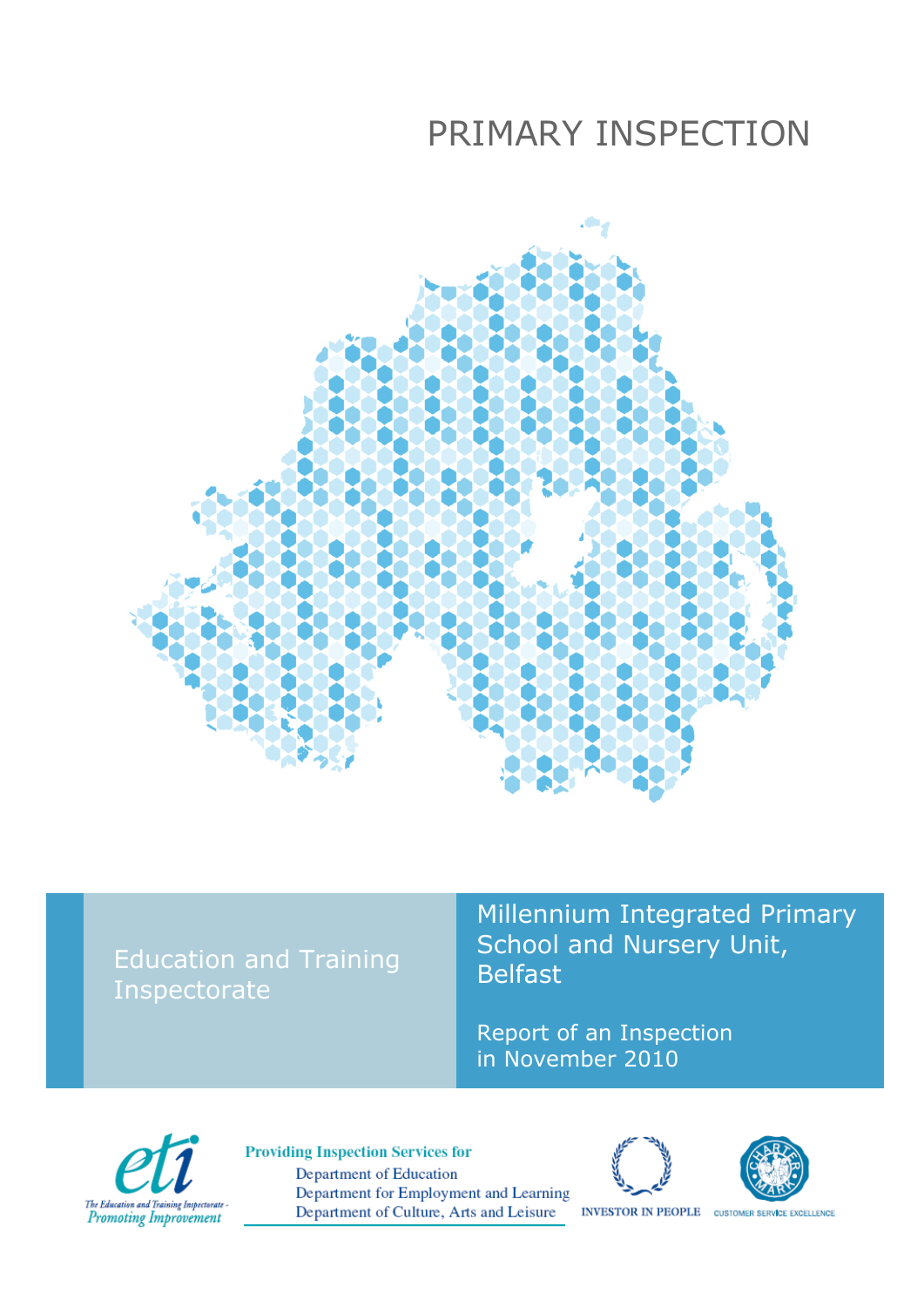## **CONTENTS**

## **Section Page 2018**

STATISTICAL INFORMATION

| 1 <sub>1</sub> | <b>INTRODUCTION</b>                    |                |
|----------------|----------------------------------------|----------------|
| 2.             | <b>ACHIEVEMENTS AND STANDARDS</b>      | $\overline{2}$ |
| 3.             | THE QUALITY OF PROVISION FOR LEARNING  | 4              |
| 4.             | LEADERSHIP AND MANAGEMENT              | 6              |
| 5.             | <b>CONCLUSION</b>                      | 6              |
| 6.             | THE NURSERY UNIT                       | 8              |
|                | STATISTICAL INFORMATION (NURSERY UNIT) |                |
|                | <b>APPENDIX</b>                        |                |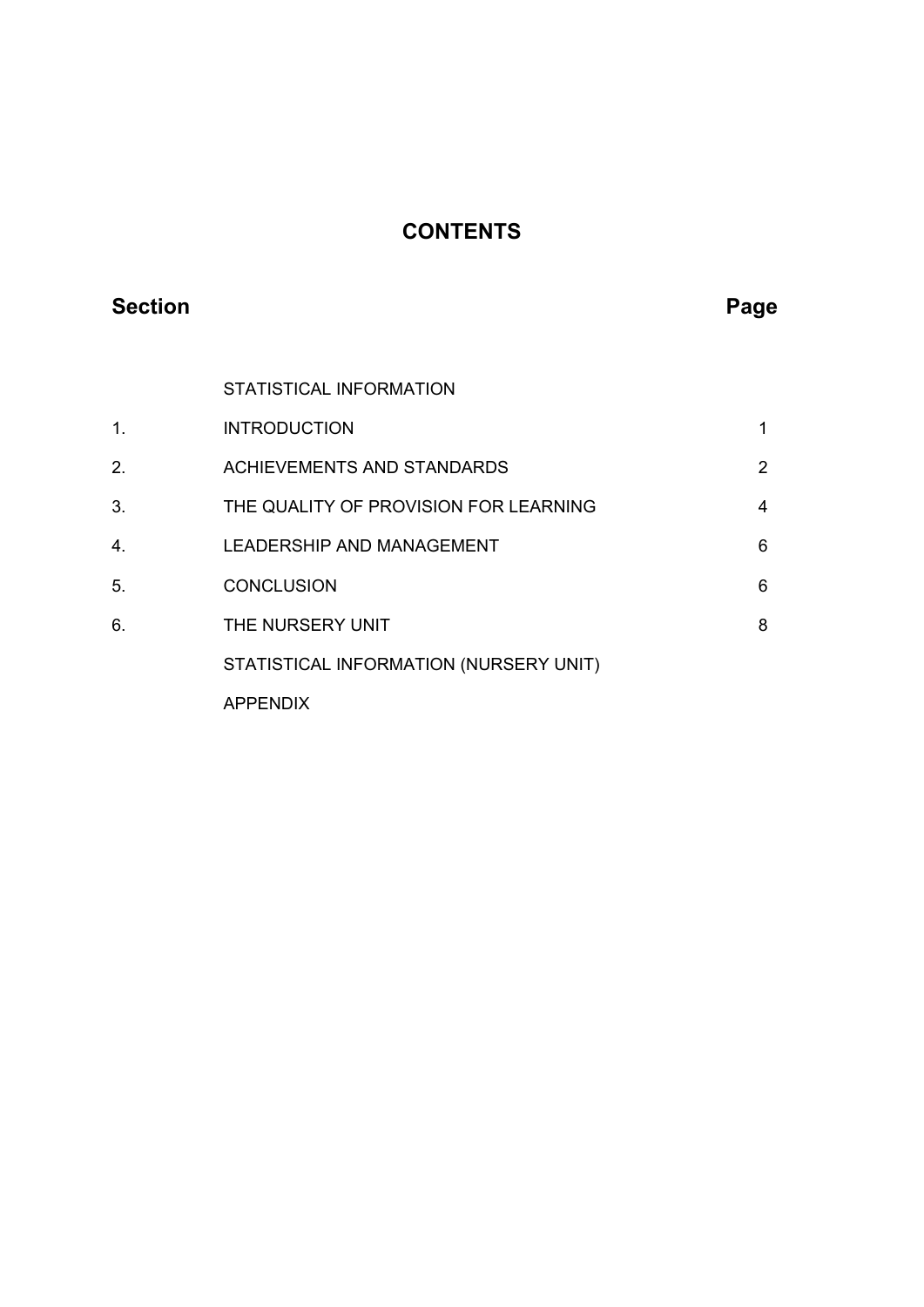In this report, proportions may be described as percentages, common fractions and in more general quantitative terms. Where more general terms are used, they should be interpreted as follows:

| Almost/nearly all       |                          | more than 90% |
|-------------------------|--------------------------|---------------|
| Most                    |                          | 75%-90%       |
| A majority              |                          | 50%-74%       |
| A significant minority  |                          | 30%-49%       |
| A minority              | $\overline{\phantom{a}}$ | 10%-29%       |
| Very few/a small number |                          | less than 10% |

In assessing the various features of the provision, Inspectors relate their evaluations to six descriptors as set out below:

| <b>DESCRIPTOR</b> |
|-------------------|
| Outstanding       |
| <b>Very Good</b>  |
| Good              |
| Satisfactory      |
| Inadequate        |
| Unsatisfactory    |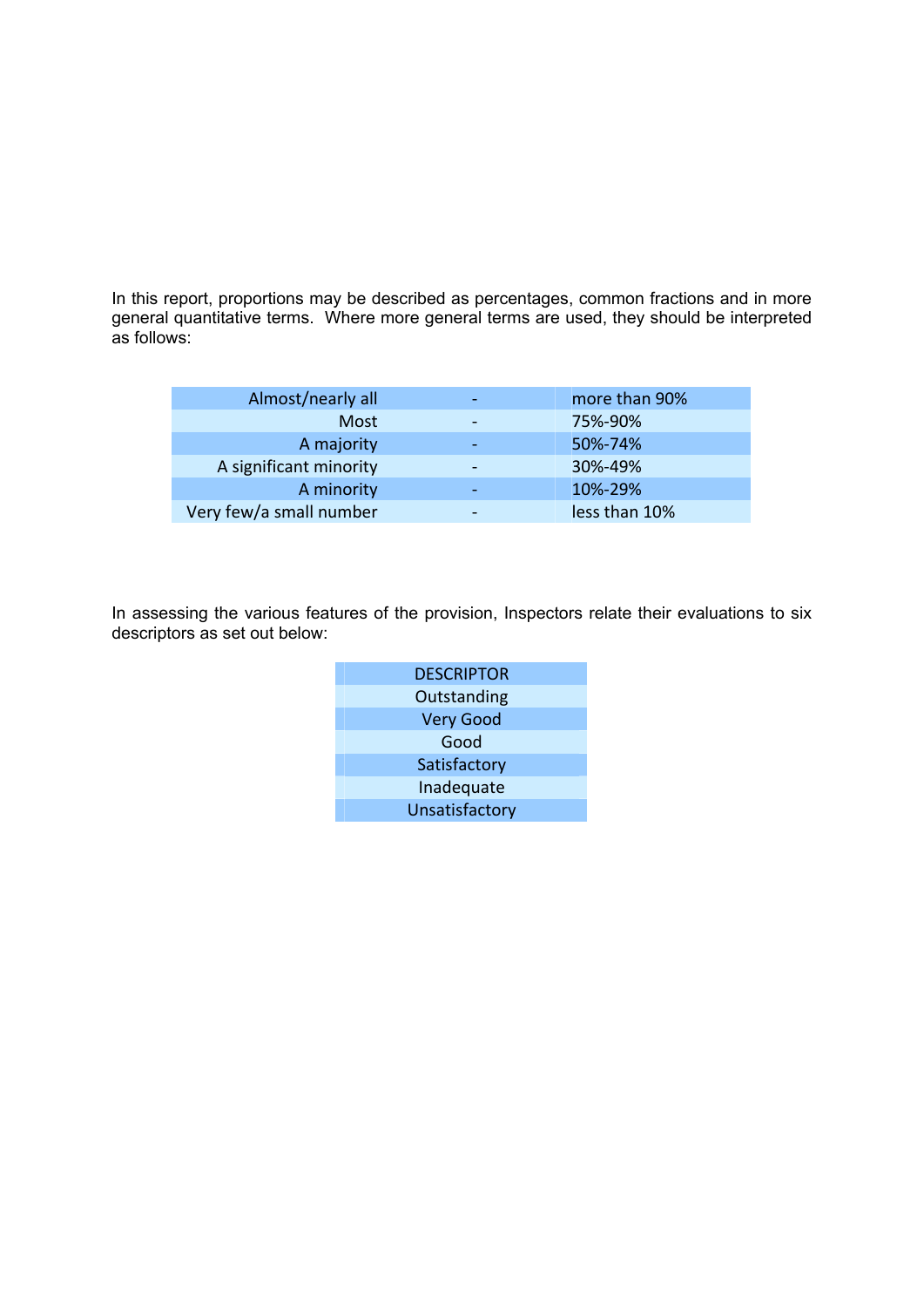#### **BASIC INFORMATION SHEET (BIS) - PRIMARY SCHOOLS**

## A. i. **School: Millennium Integrated Primary** iii. **Date of Inspection: W/B 29/11/10 Belfast**<br>**Belfast** ii. **School Referenc**

- 
- **School Reference Number: 406-6644** iv. Nature of Inspection: Focused
- 

B.

| <b>School Year</b>  | 2006/07 | 2007/08 | 2008/09 | 2009/10 | 2010/11 |
|---------------------|---------|---------|---------|---------|---------|
| Year 1 Intake       | 30      | 24      | 29      | 30      | 31      |
| <b>Enrolments</b>   |         |         |         |         |         |
| Primary             | 173     | 183     | 193     | 196     | 197     |
| Reception           |         |         |         |         |         |
| <b>Nursery Unit</b> |         |         | 26      | 26      | 25      |
| <b>Special Unit</b> |         |         |         |         |         |
| Irish Medium Unit   |         |         |         |         |         |

The enrolment for the current year is the figure on the day of notification of inspection. For previous years it is the figure in the annual return to the Department of Education.

 The calculations at C and D should be based on the total of the primary and reception enrolments only.

| C. |       | Average Attendance for the Previous School Year<br>(expressed as a percentage):                                              | 96%                                                                                                                                       |                         | <b>NI Avg Att: 94.9%</b>      |                             |
|----|-------|------------------------------------------------------------------------------------------------------------------------------|-------------------------------------------------------------------------------------------------------------------------------------------|-------------------------|-------------------------------|-----------------------------|
|    |       |                                                                                                                              | Primary &<br><b>Reception</b>                                                                                                             | <b>Nursery</b><br>Unit  | <b>Special</b><br><b>Unit</b> | <b>Irish Medium</b><br>Unit |
| D. | i.    | <b>Number of Teachers</b><br>(including the principal and part-time teachers):<br>(Full-time equivalent = 25 teaching hours) | 10.5                                                                                                                                      | 1                       | $\mathbf 0$                   | 0                           |
|    | ii.   | PTR (Pupil/Teacher Ratio):                                                                                                   | 18.76                                                                                                                                     | NI PTR: 20.7            |                               |                             |
|    | iii.  | Average Class Size:                                                                                                          | 28.1                                                                                                                                      |                         |                               |                             |
|    | iv.   | Class Size (Range):                                                                                                          | 24 to 31                                                                                                                                  |                         |                               |                             |
|    | v.    | <b>Ancillary Support:</b><br>Number of Hours Per Week:<br>i.<br>ii.<br>iii.                                                  | Clerical support:<br>Foundation Stage Classroom<br><b>Assistant Support:</b><br>Additional hours of other<br>classroom assistant support: |                         | 56.25<br>40                   |                             |
|    | vi.   | Percentage of children with statements of special educational needs:                                                         |                                                                                                                                           |                         | 5%                            |                             |
|    | vii.  | Total percentage of children on the Special Needs Register:                                                                  |                                                                                                                                           |                         | 22.3%                         |                             |
|    | viii. | Number of children who are not of statutory school age:                                                                      |                                                                                                                                           |                         | $\mathbf 0$                   |                             |
|    | ix.   | Percentage of children entitled to free school meals:                                                                        |                                                                                                                                           |                         | 4%                            |                             |
|    | Х.    | Percentage of children at the end of Key Stage 2 for 2009/10<br>who attained level 4 and above in English and mathematics:   |                                                                                                                                           | <b>English</b><br>89.3% | <b>Mathematics</b>            | 82.2%                       |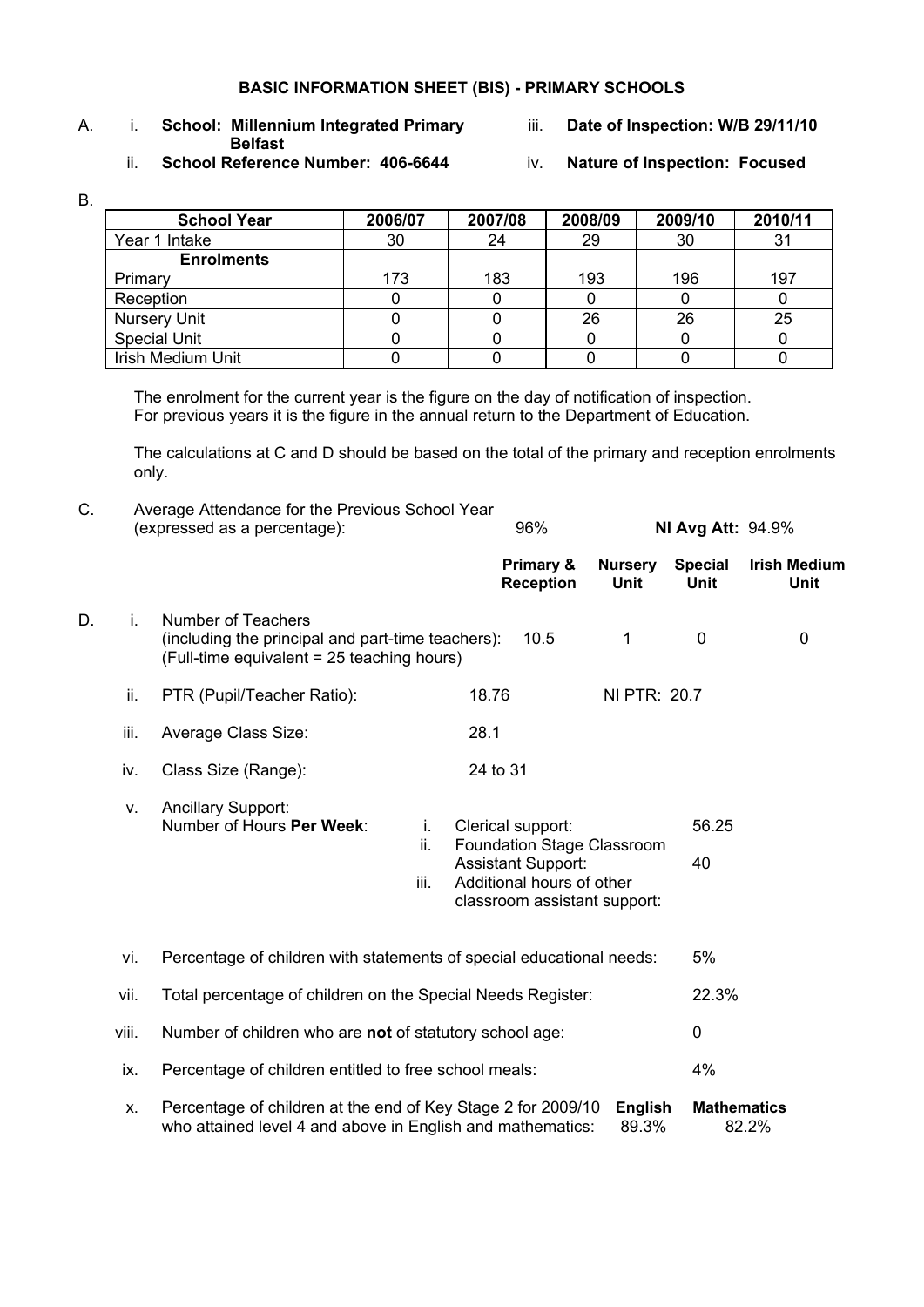#### 1. **INTRODUCTION**

#### 1.1 SCHOOL CONTEXT

Millenium Integrated Primary School is located to the south of Belfast, between Carryduff and Saintfield. The enrolment in the school has grown over the past four years and currently stands at 222 children; of which 25 attend the Nursery Unit. The children come from a surrounding area that includes Carryduff, Saintfield and Ballygowan. At the time of the inspection, approximately 4% of the children were entitled to receive free school meals and approximately 22% of the children were identified by the school as having special educational needs.

#### 1.2 FOCUS

The inspection focused on:

- the quality of the children's achievements and standards in literacy and numeracy;
- the quality of provision for learning; and
- the quality of leadership and management.

The use of information and communication technology (ICT) to support learning, and the school's arrangements for pastoral care, including child protection, were evaluated. In addition, the school was selected as part of a sample to monitor the implementation of the healthy food in schools initiative.

#### 1.3 THE VIEWS OF THE PARENTS, TEACHERS, GOVERNORS, SUPPORT STAFF AND CHILDREN

The arrangements for the inspection included the opportunity for the parents and the teaching and support staff to complete confidential questionnaires prior to the inspection, as well as meetings with representatives from the Board of Governors (governors), and a group of children from year 6. Twenty-four questionnaires were issued to the parents of the nursery unit; approximately 75% were returned to Inspection Services Branch (ISB) and nine contained additional written comments. All comments were highly supportive of the nursery and included mention of the friendly, highly motivated staff and the nurturing learning environment. One hundred and ninety-six questionnaires were issued to the parents of the primary school; approximately 66% were returned to ISB and 34 contained additional written comments. Almost all of the comments reflected favourably on the life and work of the school and included reference to the professionalism and approachability of the staff, the commitment to meeting the needs of all the children and the hard work and dedication of the Principal.

Thirteen of the teaching staff and sixteen members of the support staff responded to the online questionnaires. Three teachers and one support staff member supplied additional comments. All of the responses commented positively on the very good working relationships across the school and the dedicated team work to develop the school in the best interests of all of the children.

In discussions held with the governors they expressed strong support for the life and work of the school and the nursery unit and in particular praised the commitment and dedication of the Principal and the hard work of the staff.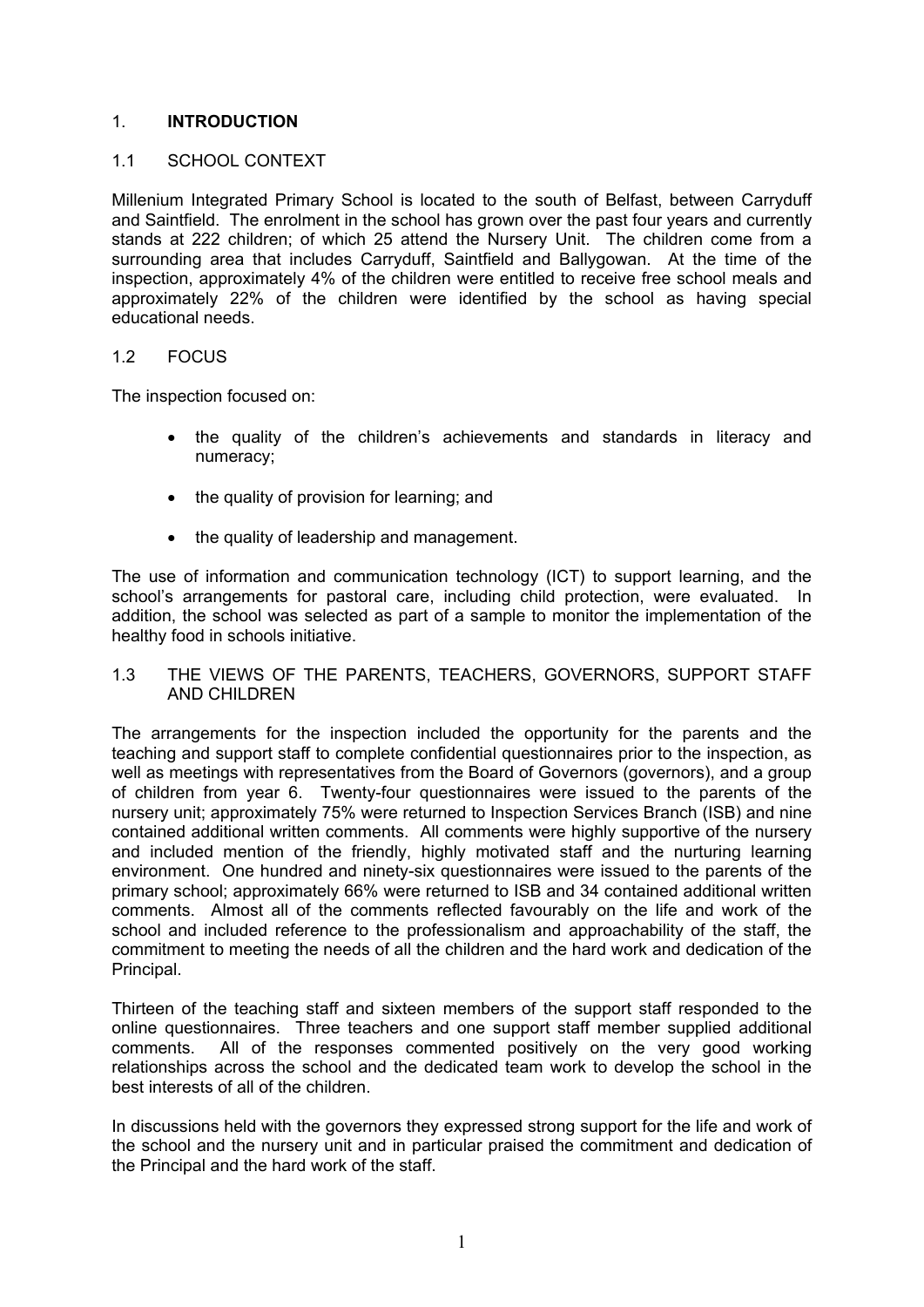In discussions held with the year 6 children, they talked enthusiastically, articulately and warmly about their school. In particular, they valued the caring, supportive and approachable teachers, the many opportunities available to become involved in interesting extra-curricular activities and to be elected as a member of the 'Junior Board of Governors,' and the availability of 'Diary Time' to discuss with a member of staff any worries they may have. They indicated unanimously that they feel happy and safe in school and know what to do if they have any concerns about their well-being.

The Education and Training Inspectorate (Inspectorate) has reported to the Principal and representatives of the governors the main messages emerging from the questionnaires and the discussions.

#### 1.4 PASTORAL CARE

The quality of the arrangements for pastoral care in the school and the nursery unit is outstanding. Among the strengths are: the contribution made by the staff to all of the children to promote and maintain a well-organised and supportive environment for learning; the arrangements in place for transition between nursery, foundation stage (FS) and key stage (KS) 2; the personal development programme which encourages the children to explore values, talk about feelings and develop their understanding of diversity issues; the exemplary behaviour of the children, and the good links established with the parents and the local community.

#### 1.5 CHILD PROTECTION

The school and the nursery unit have very good and comprehensive arrangements in place for safeguarding children. These arrangements reflect the guidance issued by the Department of Education.

#### 1.6 HEALTHY EATING AND PHYSICAL ACTIVITY

The school gives very good attention to promoting healthy eating and physical activity, for example through the annual Healthy Lifestyles Week and a descriptive Healthy Eating Policy that supports the school in encouraging the children to adopt healthy lifestyles.

#### 1.7 LINKS WITH PARENTS AND THE LOCAL COMMUNITY

The school encourages and enjoys the strong support of the parents. The communication between school and home is frequent and effective and helps the parents to understand more about the working of the school. Together with the written communications, the staff organise a range of curriculum meetings to provide the parents with information and advice on how to support effectively their children's learning.

#### 2. **ACHIEVEMENTS AND STANDARDS**

#### 2.1 LEARNING

In all year groups, the children are highly motivated and engaged in the learning process. In the lessons observed, there were frequent examples of children giving thoughtful and articulate responses and they experience a wide range of opportunities to reflect on their own learning including effective plenary sessions at the end of lessons. There were also examples of outstanding learning opportunities through the play-based learning sessions both indoors and outdoors.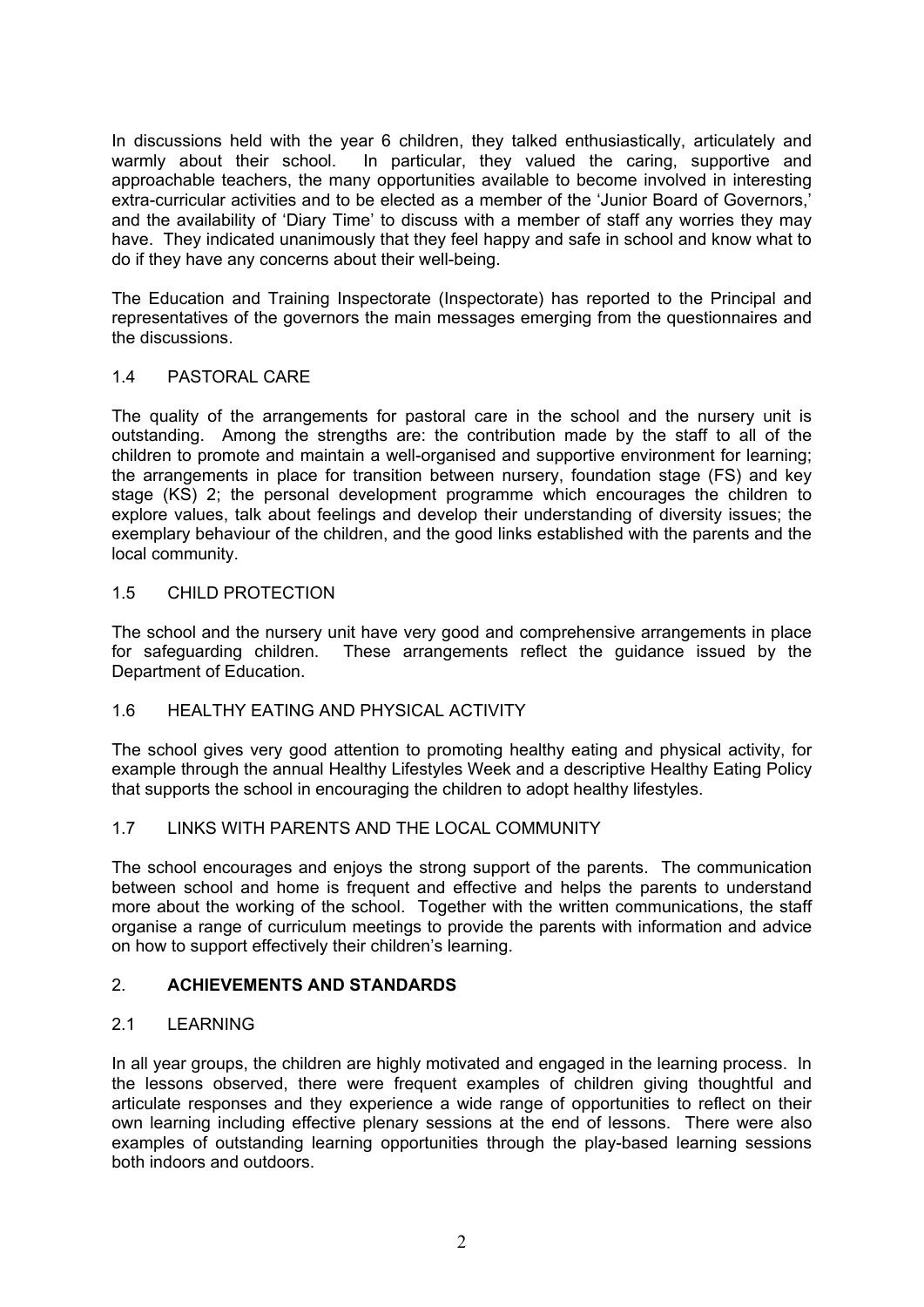Considering the wide range of ability of the children which the school includes, from the most able to children with some challenging learning needs, the teachers and learning support assistants are very effective in overcoming any barriers to learning and ensuring that all of the children make very good progress.

In mathematics the school's performance over the past four years at KS2 has fluctuated from above to below the average for Northern Ireland with the most recent data indicating that standards have improved.

When compared with similar schools in the same free school meals category, the children's levels of attainment in mathematics at KS2 remain below average; wide-ranging strategies to improve standards and achievements in numeracy for all of the children have been identified and are currently being implemented well.

End of KS2 results show an improvement in standards in English, although with some year on year variation, over the past four years. By the end of KS2, almost all of the children achieve at the expected level of attainment in English, in line with schools with a similar free school meals entitlement. Furthermore, a majority exceed this level of attainment, a considerably higher level than in similar schools.

#### 2.2 ENGLISH AND LITERACY

The quality of the provision for English and literacy is outstanding.

The literacy co-ordinator provides clear purpose to and highly effective management and planning for the class teaching in English and literacy across the whole school. The teachers have committed themselves to raise further the standards in several areas of the children's literacy; some of these aspects are already good.

All of the children have excellent opportunities to listen respectfully, to co-operate well with each other and to talk about their play and their work. Good relationships and effective questioning by the teachers encourage all of the children to extend their speech and take active roles, to which they respond with enthusiasm. In many instances, they contribute mature oral responses, present persuasively and articulate and justify well-researched and well -expressed opinions. The children also make and review digital videos of their work to assess themselves and their peers and to improve their work further.

Reading is taught through a wide range of word recognition strategies and a recentlyintroduced phonics programme, including effective approaches adopted from reading recovery methods. The children enjoy listening to stories and the majority are confident with attempting unfamiliar texts. A good range of fiction, poems, plays and non-fiction books are enjoyed and Internet sources such as news stories are used for research. The children enjoy listening to stories, the majority are confident with attempting unfamiliar texts: the standards of reading are good.

From the early years, the children are introduced to different forms of print and experiment with letter and word formation in many interesting ways and they are encouraged to 'have a go'. There are very good opportunities for emergent and for increasingly independent writing to develop and for the children to master a growing variety of written styles for different purposes and audiences. There are many examples of high quality, extensive, creative and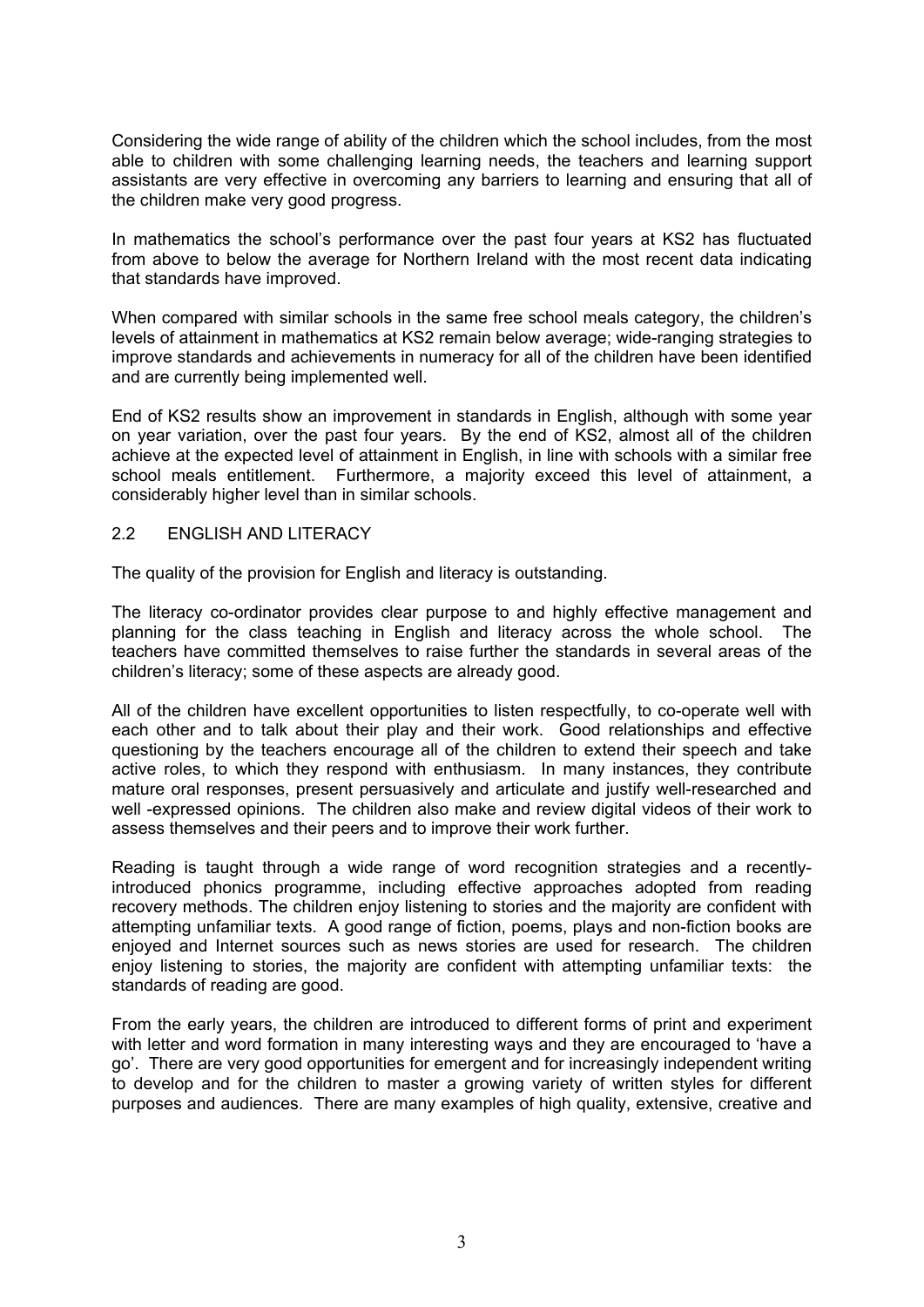imaginative prose and poetry. The teachers have identified a need to continue to help some of the children to present their hand-writing more clearly and to spell more accurately. The children's writing improves in response to encouraging written comments by the teachers. There are many examples of high quality, extensive, creative and imaginative prose and poetry: the standards of writing overall are high.

There are some very innovative uses of ICT throughout the school; including some practices which have been recognised through a prestigious international award. To help them develop many aspects of their language and literacy, the children make use a variety of devices, software, cameras and online services, such as Learning NI, to research, to create, to communicate and to present. The revised CCEA ICT accreditation scheme is being re-introduced with a view to broadening yet further the integration of ICT across the whole curriculum.

#### 2.3 MATHEMATICS AND NUMERACY

The quality of the provision in mathematics and numeracy is very good, and the standards at KS2 are improving.

The numeracy co-ordinator provides outstanding leadership and has a clear and progressive vision for the development of mathematics and numeracy within the school. She is a highly effective role-model of good practice and has been pro-active in supporting the teachers, support staff, parents and children in the improvement of this aspect of curriculum provision.

In the FS, the children are developing their confidence in the use of mathematical language and their understanding of mathematical concepts through a range of practical activities, including play-based learning. At KS1 and KS2, the children use mathematical language with increasing fluency and have a good understanding of number, measure, shape and space and handling data.

As a result of the teachers' ongoing evaluations of the mathematics programme, a wide range of flexible problem-solving strategies has been developed which includes mental mathematics activities in relevant contexts which are used extensively to promote mathematical thinking and understanding. Those children identified as requiring further support in numeracy, benefit greatly from the carefully structured additional sessions which integrate a range of well-chosen strategies and short, sharp motivating activities, to address gaps in learning, and to enable the children to develop personal confidence in their work.

Across both key stages, effective questioning and opportunities for discussion broaden the children's understanding of key concepts and vocabulary in numeracy. Information and communication technology was used to stimulate the children's thinking during mental mathematics calculations and to enhance learning. In discussions with the year 7 children, the most able have a very good understanding of place value, number facts, estimation, measures, and shape and space. The majority of the children enjoy their learning in mathematics and numeracy and make good progress in line with their ability.

#### 3. **THE QUALITY OF PROVISION FOR LEARNING**

#### 3.1 PLANNING

There is very thorough and consistent planning which guides well the day to day work of the school including giving effective guidance to support staff. The planning for both English and mathematics facilitates a consistent approach to preparation and a very good structure for lessons, enabling coherence, differentiation and progression.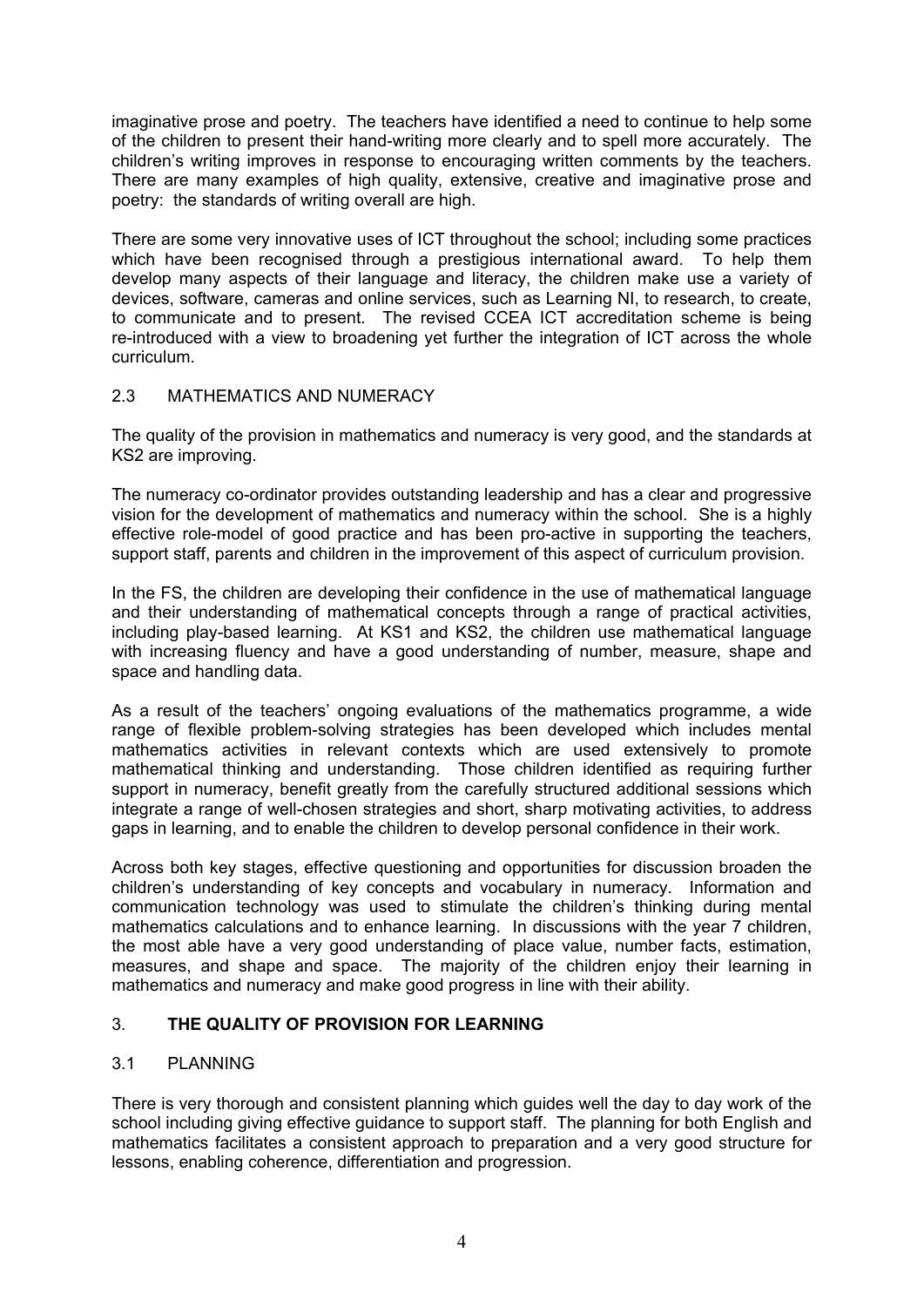### 3.2 TEACHING

Most of the teaching observed during the inspection was good or better; two-thirds was very good or outstanding, in almost equal measure.

The characteristics of effective practice included the negotiation of success criteria with the children at the start of lessons, the use of a wide range of teaching strategies and activities, the use of effective questioning to promote oracy and thinking skills and the excellent use of ICT to support learning as well as teaching.

Notably, the teaching was often very effectively supported by the well guided classroom assistants who have developed a good range of skills in helping children, who can sometimes find it difficult to manage in a classroom setting, to be well disposed to learn.

#### 3.3 ASSESSMENT

Marking is of a high standard. The teachers annotate the work with positive and sensitive comments on how the children can improve on their work. The children are encouraged to assess themselves against their individual targets.

There is a high quality culture of self-evaluation within the school and the Principal and Vice-principal have played a key role in establishing this development. Self-evaluation by the teachers is most effective at bringing about continued and well coordinated improvement: the literacy coordinator and the numeracy coordinator, together with the Principal, regularly monitor the children's work, observe the teaching and provide highly focused, supportive and professional feedback to the teachers and, at times, to the learning support assistants. Shared moderation of samples of the children's work enables the teachers to draw out the implications for their teaching, review its effectiveness in raising standards and identify where children would benefit from additional support. The school makes a very adept use of an extensive range of performance data in order to track individual children's progress, set appropriate targets and demonstrate the very good value which is added to each child's progress and development by the school. The assessment arrangements enable the school to monitor and evaluate effectively the provision for the wide range of learning needs experienced by all of the children, including the most able.

Parents have also benefited from workshops on the assessment arrangements within the school.

#### 3.4 SPECIAL EDUCATIONAL NEEDS

The overall quality of provision for children who require additional support with aspects of their learning is good. The school has created an environment in which the children feel included, valued and supported in their learning. Appropriate emphasis is placed on collating information on the needs of the children and relevant information, including detailed, personalised and informative individual education plans is discussed and exchanged among the staff. As a consequence, planning for lessons across all classes is of a very high quality and linked effectively to a broad range of learning activities which are accessible to all the children. In the best practice, excellent use of ICT ensures the learning is well directed. The learning support teachers and assistants provide additional support of a satisfactory to very good quality. The provision enhances the work of the class teachers and was best when the children were able to see connections to their learning, for example in the withdrawal sessions for mathematics, which they can apply in their classrooms. Notably, reading recovery support is of an outstanding quality though under used to support the literacy development of those children who would benefit from this approach. Progress for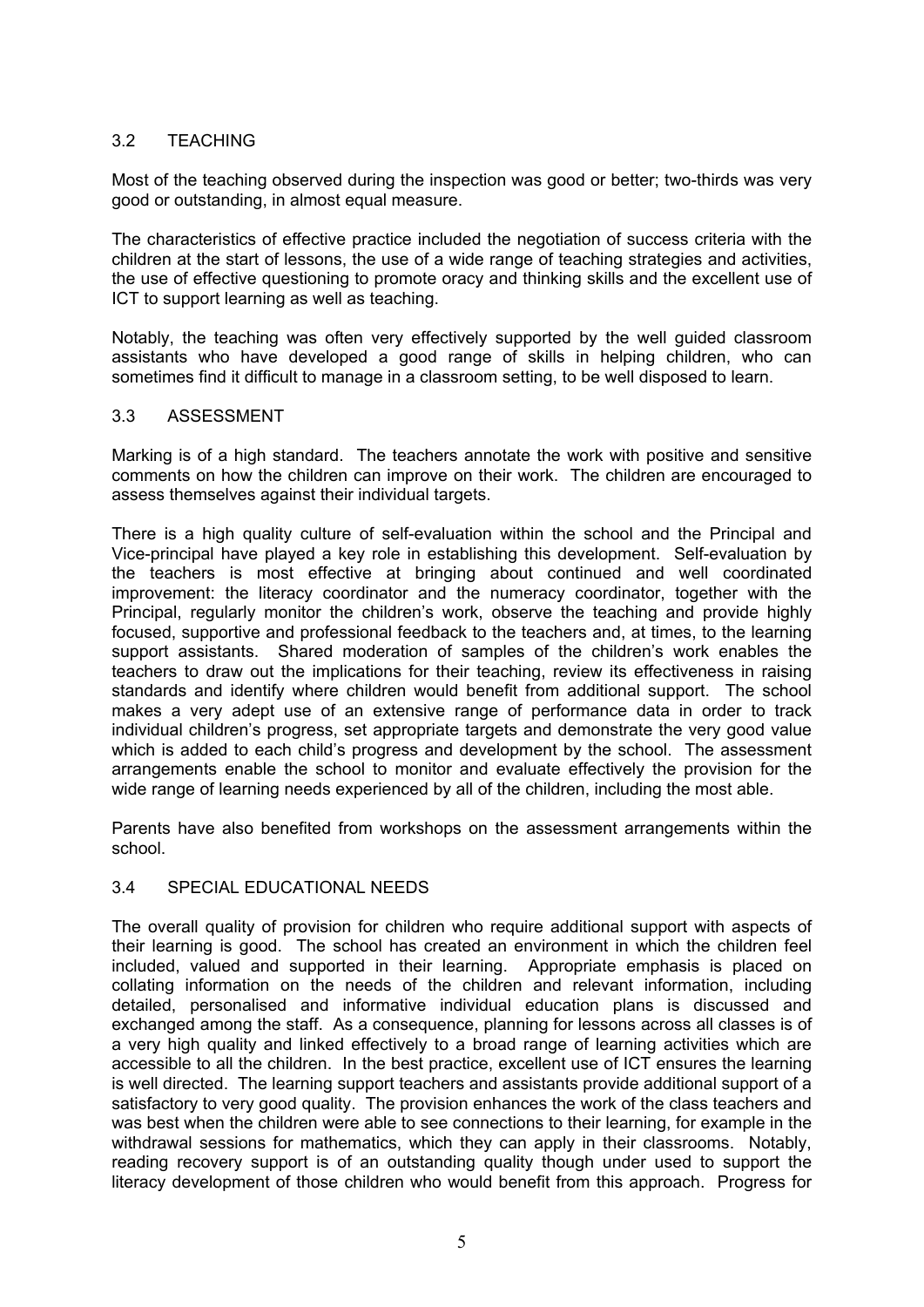the majority of the children receiving additional support is slow given their baseline assessment levels but progress in personal and social development is very good as the children can participate in class activities, work increasingly on their own or in small groups and know when and how to seek help when required. The need to raise the quality of the support for literacy for a small minority of the children is an area for improvement.

#### 4. **LEADERSHIP AND MANAGEMENT**

#### 4.1 LEADERSHIP

The Principal has been in post since the opening of the school in 2000. She provides outstanding leadership which is underpinned by her commitment to promoting inclusion and the determination to meet the needs of and raise the standards for all the children in the school. She leads by example and is very effectively supported by her Vice-principal.

#### 4.2 PLANNING FOR IMPROVEMENT

The school development plan (SDP) sets out appropriate priorities for the medium and longer term. The accompanying action plans underpin well and supply the necessary detail required to complement the whole school priorities. The school meets fully, the requirements of the School Development Plans Regulations (Northern Ireland) 2005.

#### 4.3 RESOURCES, FINANCIAL MANAGEMENT AND GOVERNANCE

The governors contribute effectively to the overall strategic planning and policy development for the school. They are well-informed about the work of the school.

#### 4.4 ACCOMMODATION

Very good use is made of all the available space in the school; the staff work diligently to create inviting, language rich learning environments in the classrooms and in the circulation areas providing forums to celebrate the children's illustrated writing and their wider learning. The school is maintained well. However, given the significant increases in the enrolment, there is a need for an economic appraisal of the adequacy of the existing accommodation.

#### 5. **CONCLUSION**

- 5.1 The strengths of the school include:
	- the outstanding leadership of the Principal, very effectively supported by the Viceprincipal;
	- the high expectations of the teachers reflecting the inclusive nature of the school and its supportive ethos, leading to children who are well motivated and engaged in learning;
	- the outstanding quality of the pastoral provision both in the school and in the nursery unit;
	- the quality of the teaching observed, the majority of which was very good or outstanding;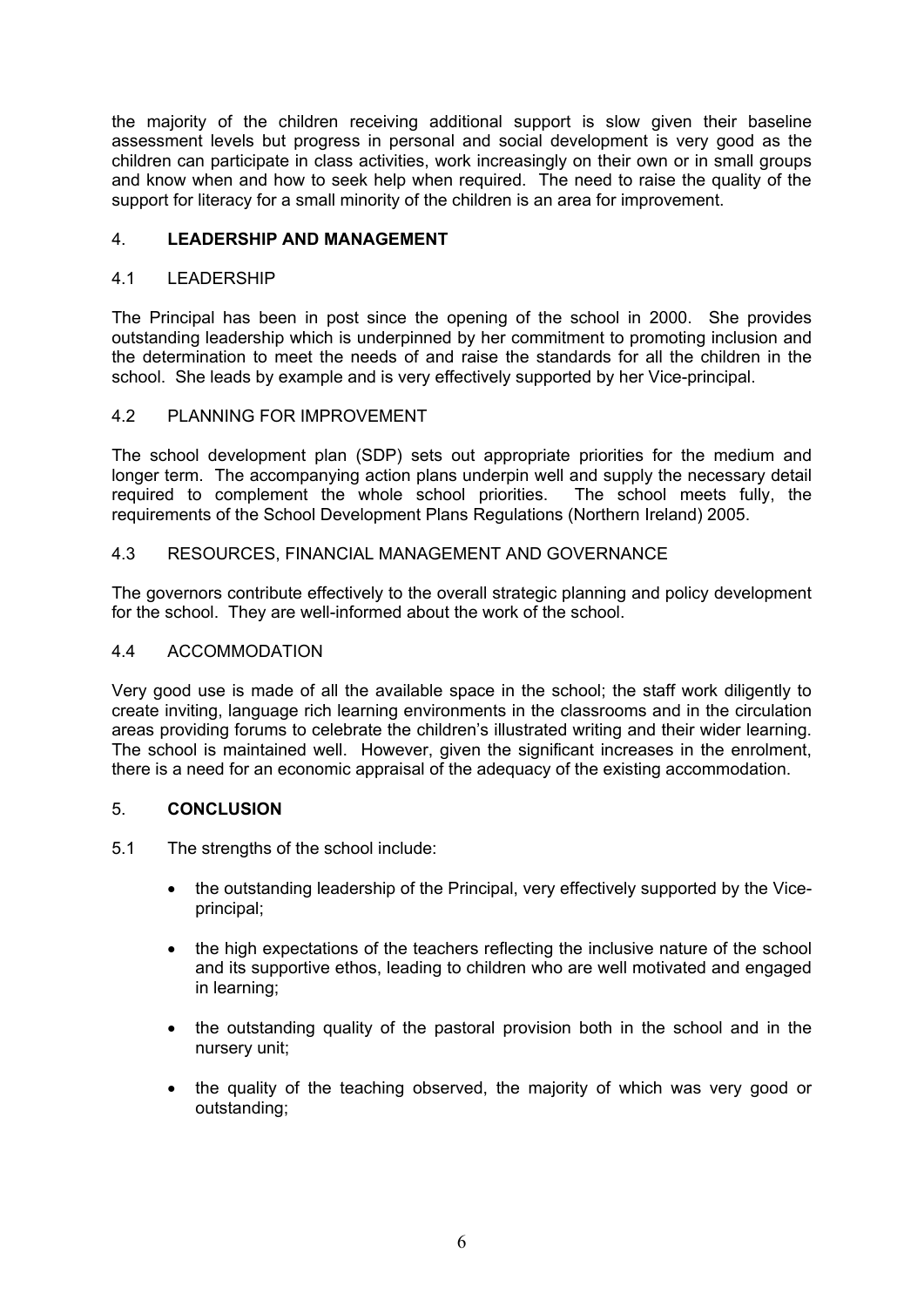- the consistently improving standards throughout the school in mathematics and English and a majority of the children achieving significantly above the level expected in English at the end of KS2;
- the effective culture of self-evaluation which ensures that the quality of the teaching and learning continues to improve.

5.2 In the areas inspected, the quality of education provided by this school is very good. The school is meeting very effectively the educational and pastoral needs of the children; and has demonstrated its capacity for sustained self-improvement.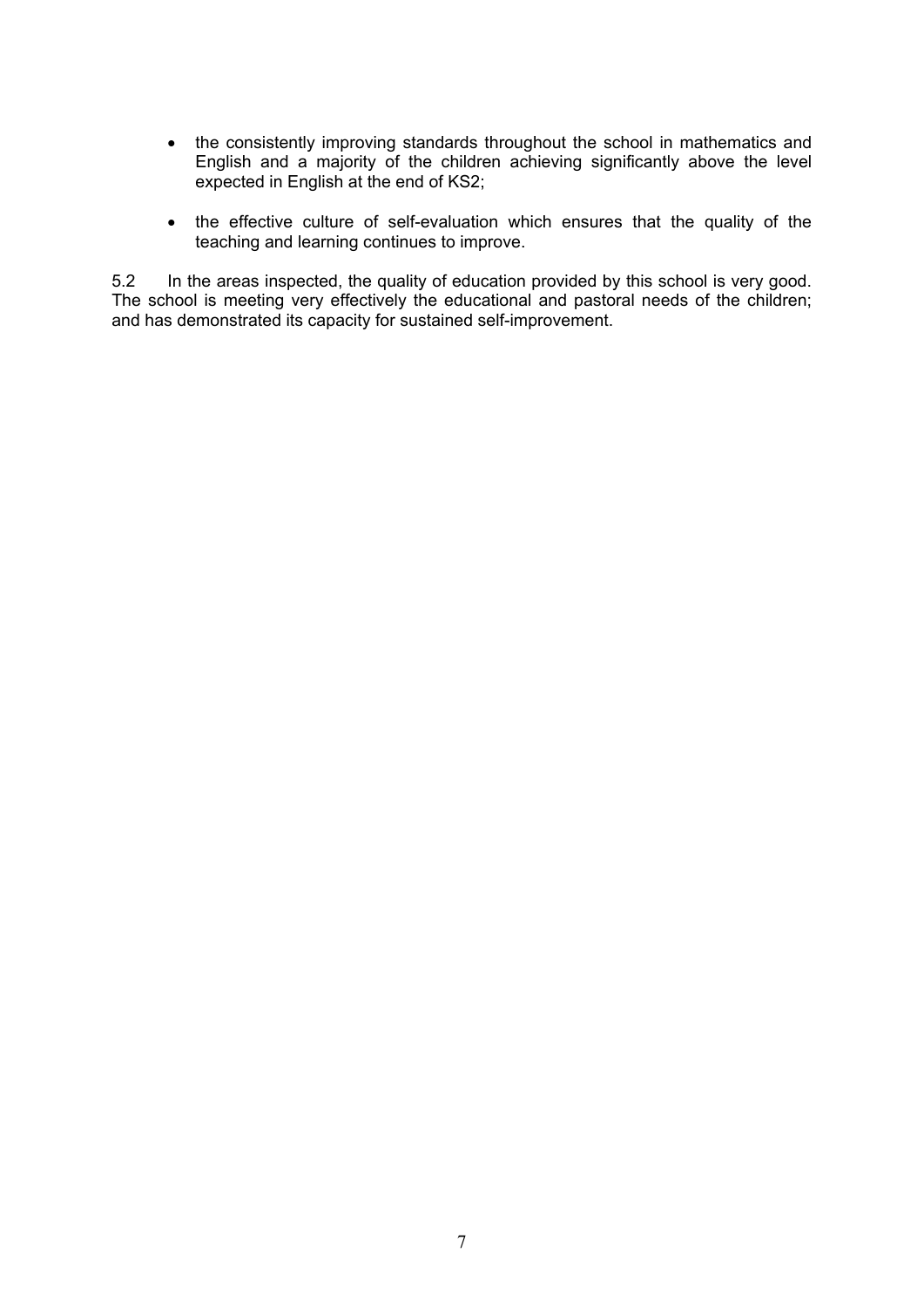#### 6. **THE NURSERY UNIT**

6.1 The main strengths within the nursery unit's educational and pastoral provision are as follows:

- the positive and inclusive ethos of the nursery with outstanding relationships established at all levels.
- the progress made to date by the children in particular, their developing communication and language skills, personal, social and emotional development, interest in the world around us and mathematical language;
- the broad and balanced range of learning experiences for the children in all areas of the pre-school curriculum.
- the instances of good quality staff interaction in promoting the children's care, development and thinking and their commitment to improving the quality of the provision;
- the significant improvements made to the learning environment both indoors and outdoors; the good opportunities for learning in all areas of the curriculum, in particular, the development of and outstanding use made of the outdoor play areas; and
- the outstanding links with the parents which support the smooth transition of the children to year one in the primary school.
- 6.2 The inspection has identified the following areas for improvement:
	- improve the organisation of the transitional times between routines and activities in order to maximise the children's learning opportunities and experiences fully; and
	- develop further the planning and assessment methods in order to ensure that the information gained through the observations of the children's play is clearly linked into the future plans and that there is a sharper focus on promoting the learning inherent in the planned programme.

6.3 In the areas inspected, the quality of education provided by the nursery unit is good. The nursery has important strengths in most of its educational and pastoral provision. The inspection has identified areas for improvement which the nursery has demonstrated the capacity to address. The Inspectorate will monitor the unit's progress on the areas for improvement.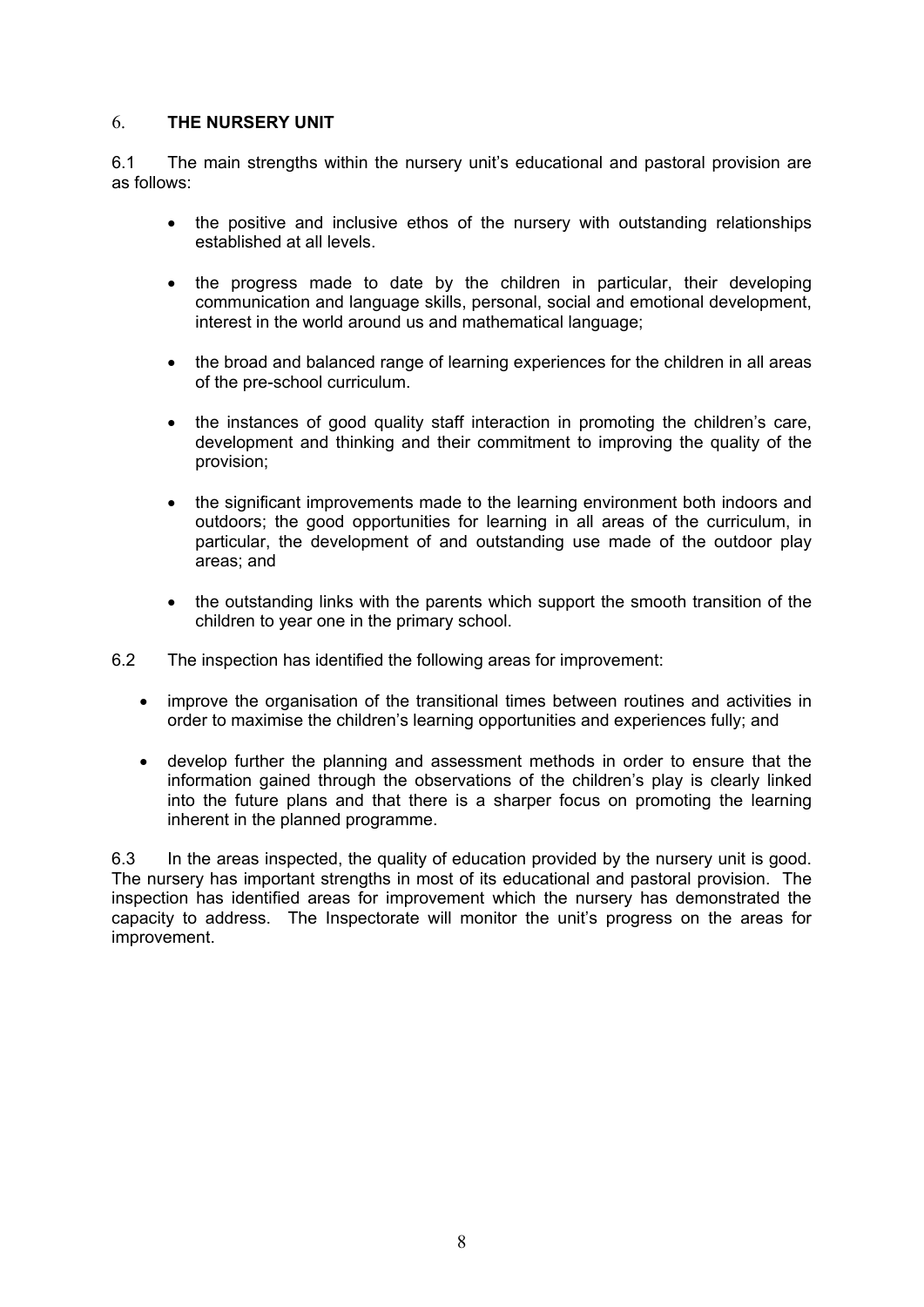#### **APPENDIX**

#### **HEALTH AND SAFETY**

 A risk assessment of the parking arrangements in the school's grounds needs to be carried out.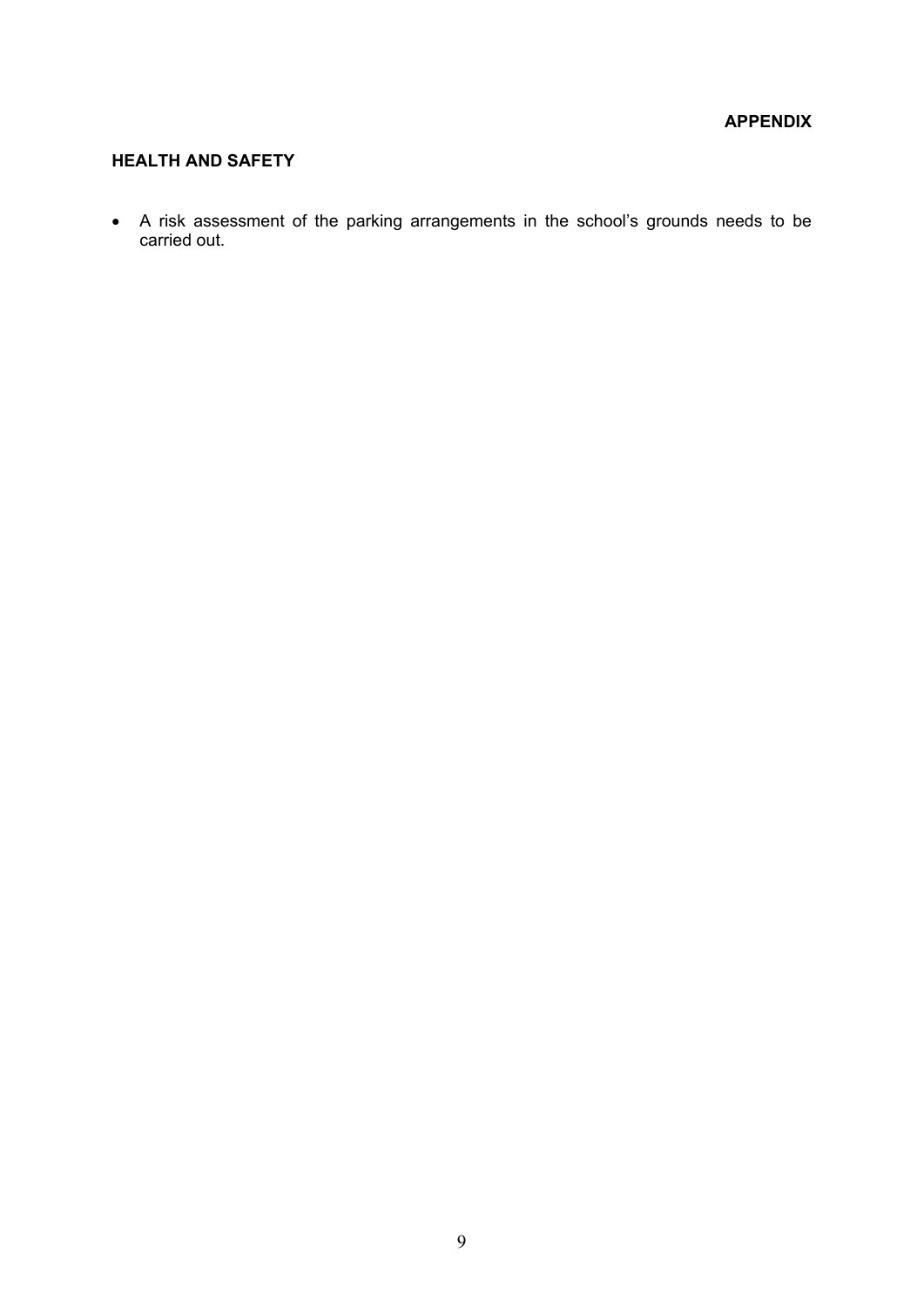#### **STATISTICAL INFORMATION ON MILLENNIUM INTEGRATED PRIMARY SCHOOL NURSERY UNIT, BELFAST (406-6644)**

### **1. Details of Children**

| <b>Number of children:</b>             | Class 1 | Class 2 |
|----------------------------------------|---------|---------|
| Attending full-time                    |         |         |
| Attending part-time                    | 25      |         |
| Under 3 years of age*                  |         |         |
| With statement of SEN**                |         |         |
| At CoP stages 3 or 4***                |         |         |
| At CoP stages 1 or 2***                |         |         |
| With English as an additional language |         |         |

 $*\n\begin{array}{ccc}\n\text{on } 1 \text{ July.} \\
\text{Second Ed}\n\end{array}$ 

\*\* Special Educational Needs.

The stages refer to those set out in the Code of Practice for the Identification and Assessment of Special Educational Needs.

| Percentage qualifying under DE admission criteria 1 or 2. | 0%  |
|-----------------------------------------------------------|-----|
| Average attendance for the previous year.                 | 96% |

#### *2. Duration of Sessions*

| Full-time | Part-time: am | Part-time: pm |
|-----------|---------------|---------------|
| -         | 31⁄4 hours    | -             |

#### **3. Details of Staff**

| Number of:                          | <b>Full-Time</b> | <b>Part-Time</b> |  |
|-------------------------------------|------------------|------------------|--|
| <b>Teachers</b>                     |                  |                  |  |
| <b>Nursery Assistants</b>           |                  |                  |  |
| <b>Qualified Nursery Assistants</b> |                  |                  |  |

| Number of: **** |  |
|-----------------|--|
| <b>Students</b> |  |
| <b>Trainees</b> |  |

**\*\*\*\*** Total placements since September of current year

### **4. Parental Questionnaires (to be completed by Inspection Services Branch)**

| Number issued              | 24  |
|----------------------------|-----|
| Percentage returned        | 75% |
| Number of written comments |     |